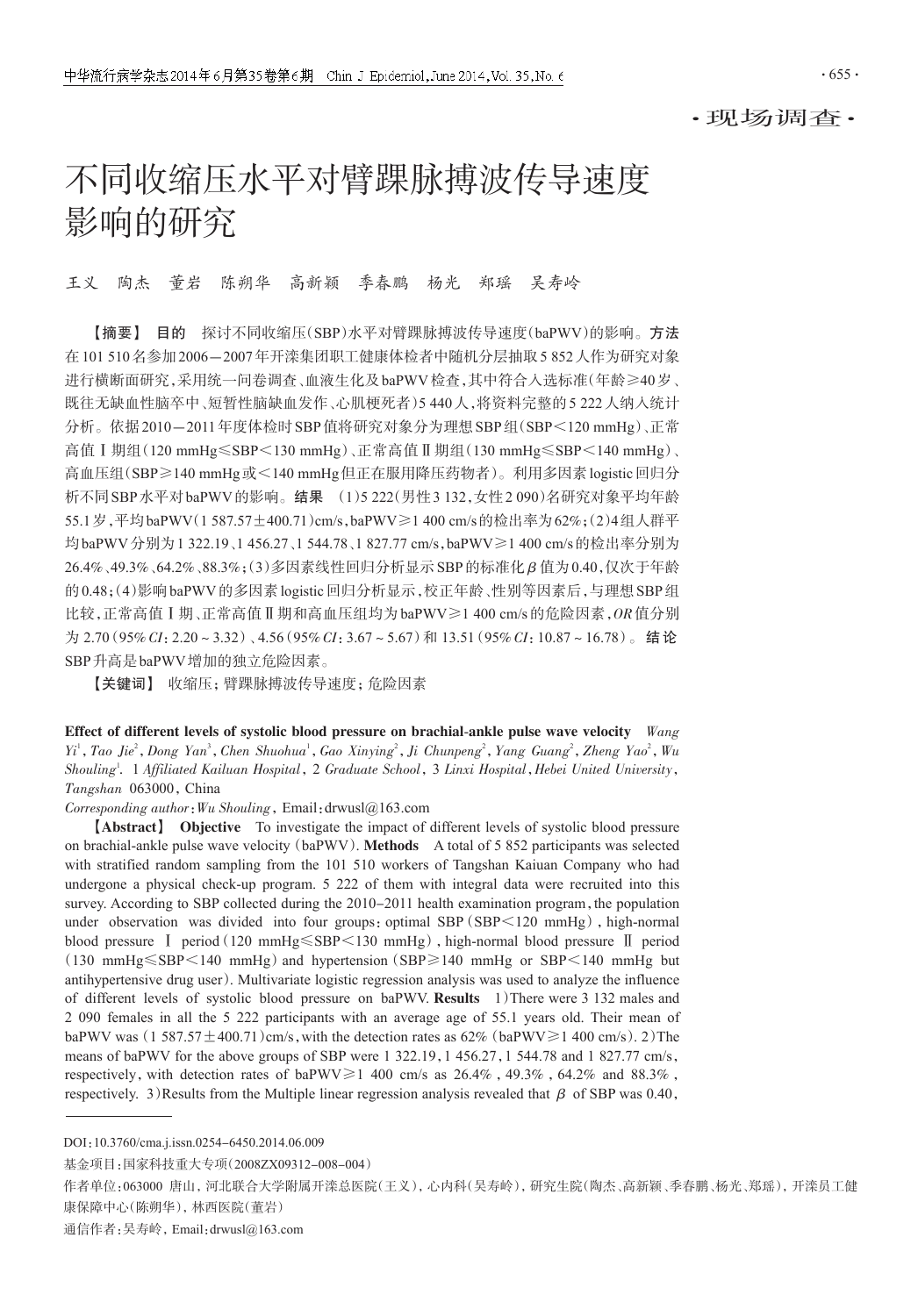only ranking second, on age  $(0.48)$ . 4) Data from the Multiple logistic regression analysis showed that after adjusting for age, gender and other risk factors, when compared to optimal SBP, factors as high-normal blood pressure Ⅰ period、high-normal blood pressure Ⅱ period and hypertension were risk factors for increasing baPWV, with OR values as  $2.70(95\% CI; 2.20-3.32)$ , 4.56( $95\% CI$ ; 3.67-5.67) and 13.51 (95% CI: 10.87-16.78), respectively. Conclusion Higher SBP seemed an independent risk factor for the increase of baPWV.

**[Key words]** Systolic blood pressure; Brachial-ankle pulse wave velocity; Risk factor

脉搏波传导速度(pulse wave velocity,PWV)是 一个非侵入性的定量评价动脉僵硬度的指标,是心 血管疾病的独立预测因子,大量临床试验证实臂踝 脉搏波传导速度(brachial-ankle PWV,baPWV)作 为一个动脉僵硬度的评价指标,与动脉粥样硬化的 危险因素密切相关:「。」已有研究证实高血压与 PWV 增加有关<sup>[6]</sup>,国内岳晓军等<sup>[7]</sup>研究证实血压在 正常范围内,其升高也与动脉弹性功能相关,并且 SBP 增高对动脉硬化的预测价值优于 DBP。那么 SBP 的理想水平、正常高值水平和高血压水平对 baPWV 是否均有影响?目前这方面尚无大样本的 研究报道。为此本研究依据开滦研究(注册号 ChiCTR-TNC-11001489)和国家科技重大专项课题 (2008ZX09312-008-004)资料,分析不同 SBP 水平 对中老年人群baPWV的影响。

### 资料与方法

1. 研究样本:来源于2006年6月至2007年10月 开滦总医院等11家医院对101 510名开滦集团公司 在职及离退休职工健康体检者,其中男性81 110人, 女性20 400人。2009年12月由首都医科大学附属 天坛医院卒中临床实验和研究中心人员,在参加 2006-2007 年度第一次健康体检职工中按 2005 年 全国1%人口抽样调查所得的40岁以上全国人口性 别和年龄的比例<sup>[8]</sup>,根据每2岁一个年龄段按比例分 层随机抽取开滦集团职工作为研究人群,并于 2008-2009年、2010-2011年分别对研究人群进行 第二次和第三次体检,并于第三次体检时进行 baPWV 测定。研究对象入选标准:①性别不限;② 种族不限;③年龄≥40岁;④认知能力无缺陷,可以 完成问卷;⑤同意参加本研究者。排除标准:①身体 严重残疾不能接受检查者;②既往有缺血性脑卒中 (不包括腔隙性梗塞)、短暂性脑缺血发作、心肌梗死 的患者;③不同意参加本研究者。

2. 检测指标和定义:人体学测量指标的方法 见文献[9]。血生化测定指标包括 FPG、TG、TC、 HDL-C 及高敏 C 反应蛋白(hsCRP)等,统一采用 日立 7600 自动生化分析仪检测。吸烟定义为近

一年平均每天至少吸1支烟;经常锻炼定义为每周 锻炼≥3 次,每次持续时间至少 30 min。

3. baPWV测定:采用欧姆龙健康医疗(中国)有 限公司生产的 BP-203RPEⅢ网络化动脉硬化检测 装置采集baPWV数值,通过网络连接,直接读取数 据。检查室室温 22 ℃~25 ℃,测量前嘱受试者不 吸烟,休息5 min以上,录入受试者性别、年龄、身高、 体重,嘱其穿薄衣,检测开始时受试者保持安静,去 枕平卧,双手手心向上置于身体两侧,将四肢血压袖 带缚于上臂及下肢踝部,上臂袖带气囊标志处对准 肱动脉,袖带下缘距肘窝横纹2~3 cm,下肢袖带气 囊标志位于下肢内侧,袖带下缘距内踝1~2 cm,心 音采集装置放于受检者心前区,左右腕部夹好心电 采集装置,每名受试者重复测量2次,取第二次数据 为最后结果。参考美国心脏病学会医学/科学报告 (1993年)的判断标准,baPWV<1 400 cm/s为周围动 脉硬度正常;baPWV≥1 400 cm/s为周围动脉硬化。 本研究取左右两侧baPWV中的较大值进行分析。

4. 统计学分析:体检数据均由各医院终端录入, 通过网络上传至开滦总医院计算机室,形成 oracle 数据库。2010-2011年数据资料由首都医科大学附 属天坛医院卒中临床实验和研究中心的人员双录 入,并由开滦总医院心血管实验室核实,建立 EpiData数据库,采用SPSS 13.0 统计软件处理。正 态分布的计量资料以x±s表示,组间比较用t检验或 方差分析,两两比较采用 LSD 法;偏态分布的计量 资料以 $M(O1 \sim Q3)$ 表示,组间比较用Mann-Whitney 检验。计数资料用百分数(%)表示,率的比较采用χ2 检验,采用多因素 logistic 回归模型分析 SBP 对 baPWV 的影响,P<0.05(双侧检验)为差异有统计 学意义。

### 结 果

1. 一般情况:101 510名健康体检职工按抽样标 准共抽取5 852人作为研究对象,其中完成第三次健 康体检 5 816 人,有 376 人不符合入选标准被删除。 在纳入研究的5 440名研究对象中,218人baPWV资 料不完整,13 人缺失汞柱式血压计测量的 SBP 值,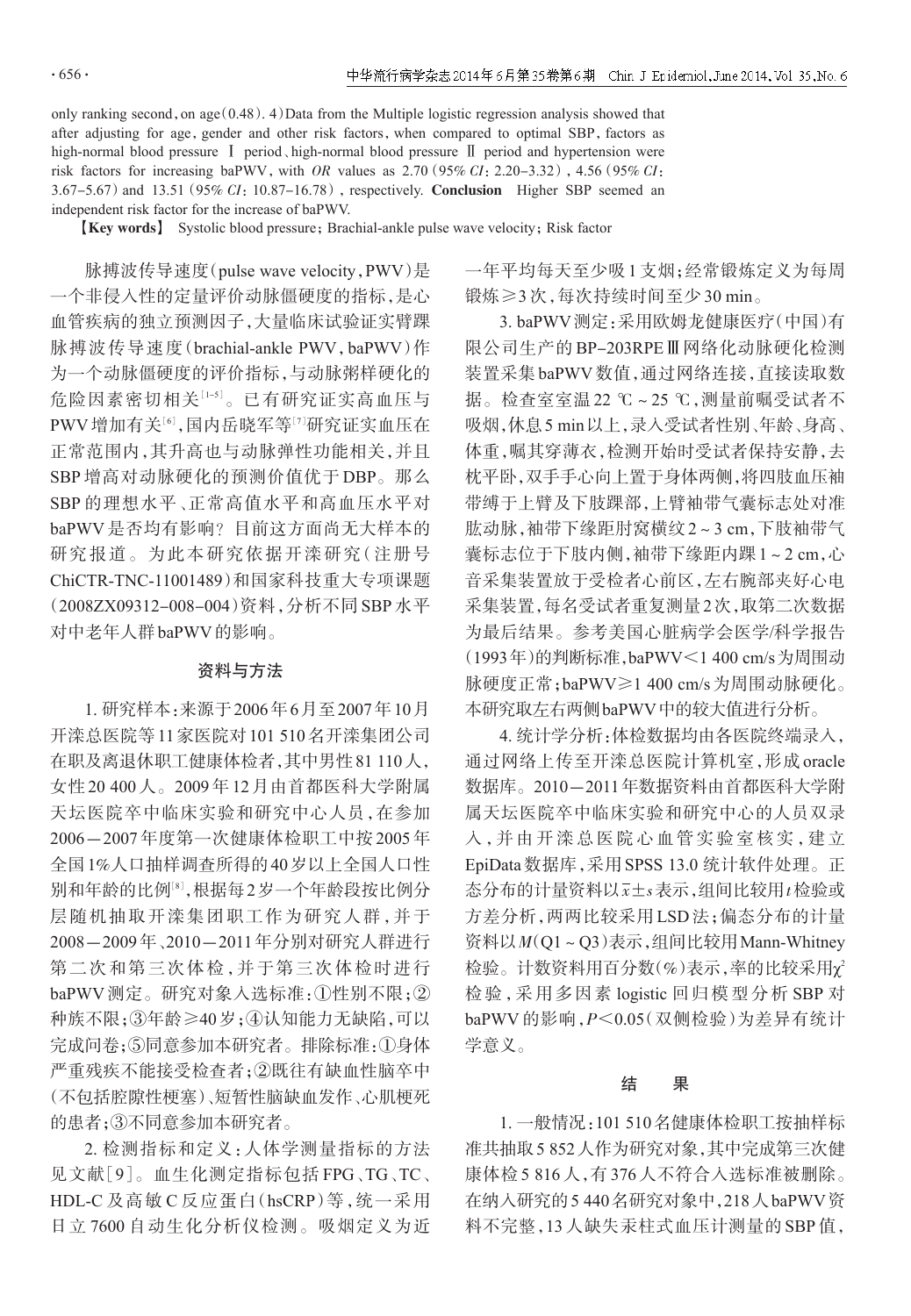采用 BP-203RPEⅢ网络化动脉硬化检测装置采集 右侧肱动脉SBP数值替代,最终纳入统计分析5 222 (男性 3 132,女性 2 090)人。2010-2011 年度第三 次体检时研究对象的年龄为 40~94 岁,平均 55.15 岁。根据 2010-2011 年度第三次体检时的 SBP 资料,将研究对象分为 4 个组:理想 SBP(SBP< 120 mmHg)、正 常 高 值 Ⅰ 期(120 mmHg≤SBP< 130 mmHg)、正 常 高 值 Ⅱ 期(130 mmHg≤SBP< 140 mmHg)、高血压(SBP≥140 mmHg 或 SBP< 140 mmHg 但正在服用降压药物者)。四组平均 baPWV 分别为 1 322.19、1 456.27、1 544.78、1 827.77 cm/s。baPWV≥1 400 cm/s的检出率分别为26.4%、 49.3%、64.2%和 88.3%。年龄、性别、BMI、TC、TG、 HDL-C、FPG、hsCRP水平以及吸烟者、经常锻炼者比 例各组间差异有统计学意义(均P<0.01),见表 1。

2. 各年龄组研究对象不同 SBP 水平和 baPWV 的关系:根据 2010-2011 年度参加体检时的年龄, 按照40~、50~、60~及≥70岁将研究对象分为4个 组。图1显示随着年龄和血压的增加,baPWV呈上 升趋势(P<0.01),且 baPWV 最大值出现在年龄最 大组和SBP最大组。在同一个年龄组内baPWV也 隨SBP增加而增加 $(\text{5D}P<0.01)$ 。

3. 影响baPWV的多因素线性回归分析:模型一 以连续baPWV作为因变量,连续SBP作为自变量, 采用线性回归分析SBP对baPWV的影响。结果显 示 SBP 每增加 1 mmHg, baPWV 增加 11.33 cm/s( $P$ < 0.01);模型二为在模型一的基础上校正了性别和年 龄,结果显示 SBP 每增加 1 mmHg,baPWV 增加 7.88 cm/s(P<0.01);模型三为在模型二的基础上进 一步校正 BMI、TG、TC、HDL-C、FPG、hsCRP,结果 显示 SBP 每增加 1 mmHg, baPWV 增加 7.96 cm/s  $(P<0.01)$ ,见表2。

4. 影响 baPWV 的多因素 logistic 回归分析: 模型一是以 baPWV 作为因变量(赋值:baPWV< 1 400 cm/s=0,baPWV≥1 400 cm/s=1),以 SBP 分 组作为自变量,以理想 SBP 组为对照,采用非条件 logistic回归分析SBP对baPWV的影响。结果显示 与理想SBP相比,正常高值Ⅰ期、正常高值Ⅱ期、高 血压组均为baPWV≥1 400 cm/s的危险因素,其OR 值分别为 2.71 (95% CI: 2.27~3.24) 、5.01 (95% CI:  $4.17 \sim 6.03$ )和 21.14(95% $CI$ :17.57~25.43);模型二 为在模型一的基础上进一步校正年龄、性别,结果显 示正常高值Ⅰ期、正常高值Ⅱ期、高血压组仍为



注:SBP分组:1=理想SBP;2=正常高值Ⅰ期;3=正常高值 Ⅱ期;4=高血压;年龄分组:1=40~岁;2=50~岁;3=60~岁; 4=≥70岁

图1 各年龄组人群不同SBP水平和baPWV的关系

| 表1<br>研究对象一般特征 |
|----------------|
|                |

| 特<br>征                                   | 理想 SBP 组<br>$(n=1228)$ | 正常高值 I 期组<br>$(n=996)$       | 正常高值Ⅱ期组<br>$(n=931)$            | 高血压<br>$(n=2067)$                | $F/\chi^2$ 值 | $P$ 值   |
|------------------------------------------|------------------------|------------------------------|---------------------------------|----------------------------------|--------------|---------|
| 年龄 $(x \pm s, \mathcal{B})$              | $50.28 \pm 9.36$       | $52.09 \pm 10.13^{\circ}$    | $53.88 \pm 11.27$ <sup>ab</sup> | $60.09 \pm 12.21$ <sup>abc</sup> | 247.23       | < 0.001 |
| 男性"                                      | 490(39.9)              | 589(59.1)                    | 659(70.8)                       | 1394(67.4)                       | 299.72       | < 0.001 |
| $SBP(\bar{x} \pm s, \text{mmHg})$        | $107.67 \pm 7.54$      | $122.09 \pm 2.96^{\circ}$    | $132.17 \pm 3.15^{ab}$          | $149.34 \pm 16.44^{\text{abc}}$  | 3 885.19     | < 0.001 |
| $BMI(\overline{x} \pm s, kg/m^2)$        | $23.62 \pm 2.82$       | $24.68 \pm 3.08^{\circ}$     | $25.14 \pm 3.16^{ab}$           | $25.76 \pm 3.36^{abc}$           | 122.72       | < 0.001 |
| $baPWV(\overline{x} \pm s, \text{cm/s})$ | $1322.19 \pm 242.71$   | $1456.27 \pm 310.41^{\circ}$ | $1.544.78 \pm 311.66^{ab}$      | $1827.77 \pm 414.66$ abc         | 636.60       | < 0.001 |
| baPWV $\geq 1$ 400 cm/s <sup>d</sup>     | 324(26.4)              | 491(49.3)                    | 598(64.2)                       | 1826(88.3)                       | 1 340.41     | < 0.001 |
| $T G^e$                                  | $1.10(0.79 \sim 1.59)$ | $1.27(0.92 \sim 1.85)$       | $1.31(0.97 \sim 1.99)$          | $1.43(1.02 \sim 2.13)$           | 178.16       | < 0.001 |
| $TC(\bar{x} \pm s, \text{mmol/L})$       | $4.89 \pm 0.90$        | $5.02 \pm 0.97$ <sup>a</sup> | $5.09 \pm 1.02^{\circ}$         | $5.18 \pm 1.07^{abc}$            | 23.18        | < 0.001 |
| $HDL-C(\bar{x}\pm s,mmol/L)$             | $1.69 \pm 0.53$        | $1.64 \pm 0.42^{\circ}$      | $1.61 \pm 0.42^{\circ}$         | $1.59 \pm 0.44$ <sup>ab</sup>    | 12.75        | < 0.001 |
| $FBG(\bar{x} \pm s, \text{mmol/L})$      | $5.20 \pm 1.23$        | $5.47 \pm 1.42^{\circ}$      | $5.63 \pm 1.33^{ab}$            | $5.85 \pm 1.71^{abc}$            | 51.04        | < 0.001 |
| $h$ s $CRP^c$                            | $0.80(0.40 \sim 1.51)$ | $0.86(0.50 \sim 1.79)$       | $1.00(0.50 - 2.08)$             | $1.30(0.70 \sim 2.80)$           | 179.79       | < 0.001 |
| 吸烟 <sup>。</sup>                          | 302(24.6)              | 336(33.7)                    | 367(39.4)                       | 669(32.4)                        | 117.89       | < 0.001 |
| 经常锻炼 <sup>。</sup>                        | 371(30.2)              | 308(30.9)                    | 303(32.5)                       | 810(39.2)                        | 51.68        | < 0.001 |

注:与理想 SBP 组相比, " *P<*0.05;与正常高值Ⅰ期组相比, "*P<*0.05;与正常高值Ⅱ期组相比, "*P<*0.05; "括号外数据为人数,括号内数 据为检出率(%);<sup>e</sup> M(Q1~Q3)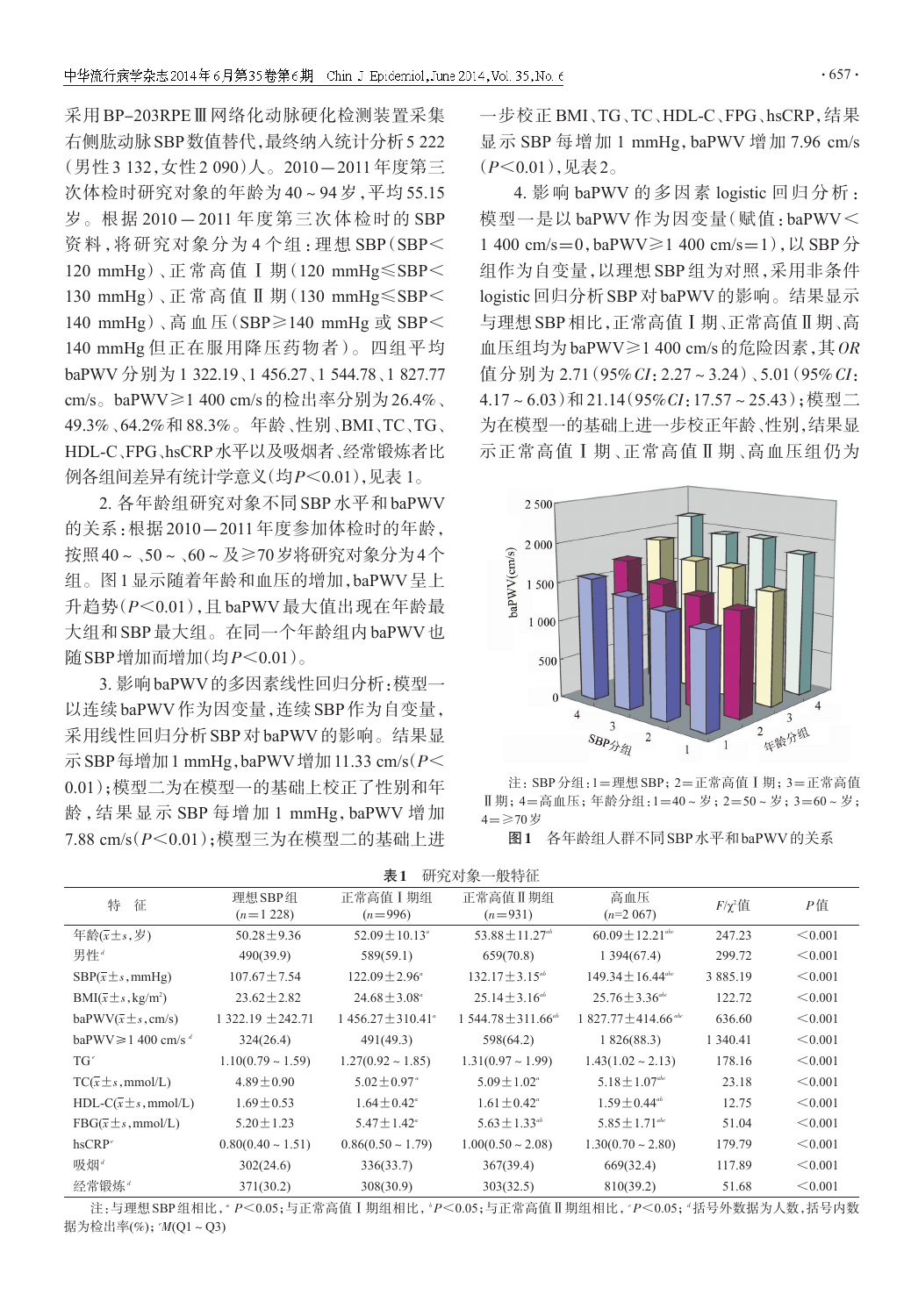表2 影响baPWV的多因素线性回归分析

| 模型                             | 危险因素       | β值       | $\beta$ 值95% $CI$     | $S_{\overline{x}}$ | Р值      |
|--------------------------------|------------|----------|-----------------------|--------------------|---------|
| $\longrightarrow$ <sup>a</sup> | <b>SBP</b> | 11.33    | $10.88 \sim 11.78$    | 0.23               | < 0.001 |
| $\rightarrow b$                | <b>SBP</b> | 7.88     | $7.48 \sim 8.28$      | 0.20               | < 0.001 |
|                                | 年龄         | 16.87    | $16.20 \approx 17.54$ | 0.34               | < 0.001 |
| Ξ°                             | <b>SBP</b> | 7.96     | $7.56 \sim 8.37$      | 0.21               | < 0.001 |
|                                | 年龄         | 16.17    | $15.49 \sim 16.86$    | 0.35               | < 0.001 |
|                                | <b>BMI</b> | $-11.79$ | $-14.21 - -9.36$      | 1.24               | < 0.001 |
|                                | <b>FPG</b> | 25.01    | $20.02 \approx 29.99$ | 2.54               | < 0.001 |
|                                | TG         | 16.48    | $10.75 \approx 22.20$ | 2.92               | < 0.001 |
|                                | hsCRP      | 5.65     | $3.88 \sim 7.43$      | 0.91               | < 0.001 |

注: "调整 $R^2$ =0.32; "调整 $R^2$ =0.54; "调整 $R^2$ =0.56

baPWV≥1 400 cm/s 的危险因素,其 OR 值分别为  $2.67(95\% CI: 2.19 \sim 3.26)$ ,  $4.61(95\% CI: 3.74 \sim 5.68)$ 和13.80(95%CI:11.27~16.91);模型三为在模型二 的基础上进一步校正 BMI、TG、TC、HDL-C、FPG、 hsCRP,结果显示正常高值Ⅰ期、正常高值Ⅱ期、高血 压组仍为baPWV≥1 400 cm/s的危险因素,其OR值 依 次 为 2.70(95% CI:2.20~3.32)、4.56(95% CI:  $3.67 \sim 5.67$ )和13.51(95% $CI:10.87 \sim 16.78$ )。见表3。

| 表3 |  | 影响baPWV的多因素logistic回归分析 |
|----|--|-------------------------|
|----|--|-------------------------|

| 模型 | 危险因素                                                                                                | β值           | $S_{\overline{x}}$ | Waldy <sup>2</sup> 值 | Р值                 | $OR$ 值(95%CI)             |
|----|-----------------------------------------------------------------------------------------------------|--------------|--------------------|----------------------|--------------------|---------------------------|
|    | 正常高值 I                                                                                              | 1.00         | 0.09               |                      | $121.32 \le 0.001$ | $2.71(2.27 - 3.24)$       |
|    | 正常高值Ⅱ                                                                                               | 1.61         | 0.09               |                      | $292.86 \le 0.001$ | $5.01(4.17 - 6.03)$       |
|    | 高血压                                                                                                 | 3.05         | 0.09               | $1047.25 \le 0.001$  |                    | $21.14(17.57 \sim 25.43)$ |
| Ξ. | 正常高值 I                                                                                              |              | 0.98 0.10          |                      | $92.90 \le 0.001$  | $2.67(2.19 - 3.26)$       |
|    | 正常高值Ⅱ                                                                                               |              | 1.53 0.11          |                      | $205.76 \le 0.001$ | $4.61(3.74 \sim 5.68)$    |
|    | 高血压                                                                                                 |              | 2.63 0.10          |                      | $642.07 \le 0.001$ | $13.80(11.27 \sim 16.91)$ |
|    | 年龄                                                                                                  | 0.11         | 0.01               |                      | $548.65 \le 0.001$ | $1.12(1.11 \sim 1.13)$    |
|    | 性别                                                                                                  | $-0.28$ 0.08 |                    |                      | $13.63 \le 0.001$  | $0.76(0.66 \sim 0.88)$    |
| E. | 正常高值 I                                                                                              |              | 0.99 0.11          |                      | $89.06 \le 0.001$  | $2.70(2.20 - 3.32)$       |
|    | 正常高值Ⅱ                                                                                               |              | 1.52 0.11          |                      | $185.79 \le 0.001$ | $4.56(3.67 \sim 5.67)$    |
|    | 高血压                                                                                                 | 2.60 0.11    |                    |                      | $551.25 \le 0.001$ | $13.51(10.87 \sim 16.78)$ |
|    | 年龄                                                                                                  | 0.11         | 0.01               |                      | $480.85 \le 0.001$ | $1.11(1.10 \sim 1.12)$    |
|    | 性别                                                                                                  | $-0.24$ 0.08 |                    | 9.44                 | 0.002              | $0.79(0.68 \sim 0.92)$    |
|    | <b>BMI</b>                                                                                          | $-0.05$ 0.01 |                    |                      | $15.02 \le 0.001$  | $0.95(0.93 \sim 0.98)$    |
|    | <b>FPG</b>                                                                                          |              | $0.19$ 0.03        |                      | $35.08 \le 0.001$  | $1.21(1.13 \sim 1.28)$    |
|    | TC                                                                                                  |              | 0.10 0.04          | 5.53                 | 0.019              | $1.11(1.02 \sim 1.21)$    |
|    | TG                                                                                                  |              | $0.12 \quad 0.03$  |                      | $14.05 \le 0.001$  | $1.13(1.06 \sim 1.20)$    |
|    | hsCRP                                                                                               |              | $0.04$ $0.01$      | 8.56                 | 0.003              | $1.04(1.01 \sim 1.06)$    |
|    | $1.1$ $\leftrightarrow$ $1.1$ $\rightarrow$ $\leftrightarrow$ $1.1$ $\rightarrow$ $\rightarrow$ $1$ |              |                    |                      |                    |                           |

注:性别为与男性相比

5. 影响不同年龄组baPWV的多因素logistic回 归分析:以baPWV作为因变量(赋值方法同前),以 SBP分组作为自变量,以理想SBP组为对照,并校正 性别、BMI、TG、TC、HDL-C、FPG、hsCRP 等混杂因 素,结果显示除≥70 岁年龄组外,其余各年龄组中 正常高值Ⅰ期、正常高值Ⅱ期和高血压组均为 baPWV≥1 400 cm/s的危险因素(表 4)。

#### 讨 论

PWV 值的大小反映动脉弹性或血管壁僵硬的 程度,是心脑血管疾病的独立预测因子[10-13]。PWV 不仅与心脑血管事件有关,也与心脑血管疾病的危 险因子有关。本研究组曾报道正常高值血压患者可 增加心脑血管事件风险[14],本次研究探讨正常高值 血压对PWV是否也有不利影响。

研究中发现,随着SBP增加,baPWV逐渐增加, 其平均 baPWV 分别为 1 322.19、1 456.27、1 544.78、 1 827.77 cm/s。不仅baPWV随SBP增加而增加,并 且 baPWV≥1 400 cm/s 的检出率均逐渐增加,其检 出 率 分 别 为 26.4% 、49.3% 、64.2% 和 88.3%(P< 0.05)。即使在同一年龄组内,baPWV也随着SBP增 加而呈现出增加的趋势(均 P<0.01),更为重要的 是,即使是正常高值Ⅰ期者,与理想血压者相比, baPWV值已有增加,同时baPWV≥1 400 cm/s的检 出率也增加。

另外,随 SBP 增加,年龄、男性比例、BMI、TC、 TG、FPG 和 hsCRP 也增加,这些因素可能增加动脉 硬化的检出风险,在影响baPWV的多因素线性回归 分析中,与 baPWV 有关的因素有年龄、SBP、BMI、 FPG、TG、hsCRP,其中 SBP 的标准化系数β值为 0.40,仅次于年龄(0.48),说明增龄与baPWV增加的 关系最大,其次为 SBP。在影响 baPWV 的多因素 logistic 回归分析中,校正这些因素后,与理想 SBP 组比较,正常高值Ⅰ期、正常高值Ⅱ期和高血压组 动脉硬化的风险仍然增加,其 OR 值分别为 2.70  $(95\% CI: 2.20 \sim 3.32)$ ,  $4.56(95\% CI: 3.67 \sim 5.67)$  和  $13.51(95\%CI:10.87\sim 16.78)$ 

岳晓军等[<sup>7</sup>] 观察1 914名年龄≥50岁健康中老年 人,发现与SBP≤113 mmHg比较,SBP≥128 mmHg 是 PWV 增加的危险因素, 其 aOR 值为 8.2 (95% CI: 5.9~11.3),且多元线性回归显示与 baPWV 相关的

| 血压水平   | $40 \sim \frac{1}{2}(n=2\ 163)$ |                      | $50 \sim \frac{1}{2}(n=1614)$ |                   | $60 \sim \frac{\cancel{0}}{\cancel{0}}(n=659)$ |                       | ≥70岁(n=786) |                  |
|--------|---------------------------------|----------------------|-------------------------------|-------------------|------------------------------------------------|-----------------------|-------------|------------------|
|        | OR 值                            | $95\%CI$             | OR值                           | $95\%CI$          | OR值                                            | $95\%CI$              | OR值         | $95\%CI$         |
| 正常高值 I | 2.71                            | $2.02 \approx 3.64$  | 2.45                          | $1.75 \sim 3.43$  | 4.60                                           | $2.06 \approx 10.27$  | 0.52        | $0.04 \sim 6.25$ |
| 正常高值Ⅱ  | 5.15                            | $3.78 \sim 7.03$     | 4.01                          | $2.83 - 5.68$     | 3.28                                           | $1.52 \approx 7.08$   | 0.51        | $0.05 \sim 5.61$ |
| 高血压    | 12.42                           | $9.04 \approx 17.08$ | 13.97                         | $9.89 \sim 19.74$ | 25.38                                          | $10.86 \approx 59.36$ | 0.87        | $0.10 \sim 7.84$ |
|        |                                 |                      |                               |                   |                                                |                       |             |                  |

表4 影响不同年龄组人群baPWV的多因素logistic回归分析

注:校正性别、BMI、TG、TC、HDL-C、FPG、hsCRP